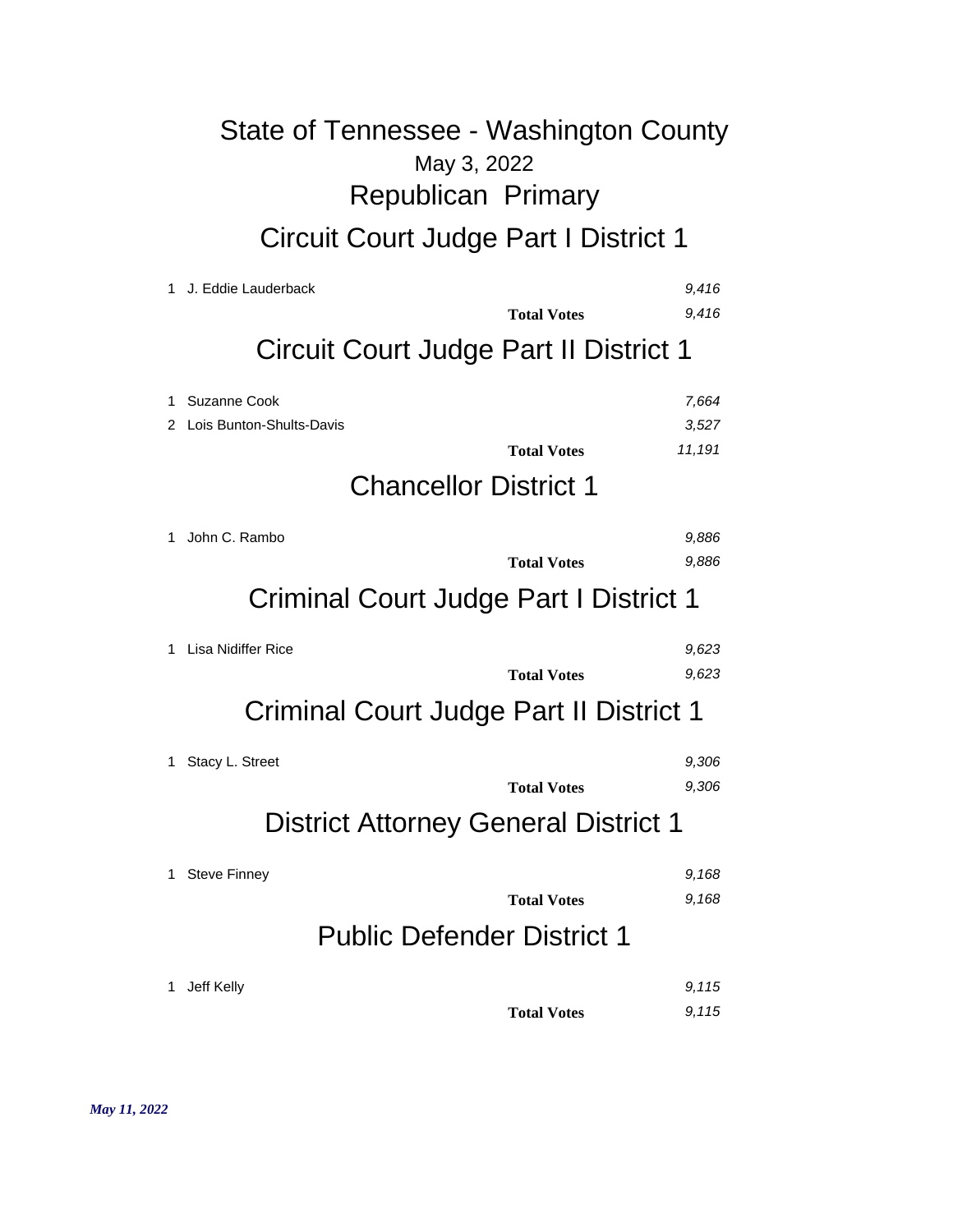# May 3, 2022 State of Tennessee - Washington County Democratic Primary Circuit Court Judge Part I District 1

| No Candidate Qualified                      | 0             |  |
|---------------------------------------------|---------------|--|
| <b>Total Votes</b>                          | 0             |  |
| Circuit Court Judge Part II District 1      |               |  |
| No Candidate Qualified                      | 0<br>$\Omega$ |  |
| <b>Total Votes</b>                          |               |  |
| <b>Chancellor District 1</b>                |               |  |
| No Candidate Qualified                      | 0             |  |
| <b>Total Votes</b>                          | $\Omega$      |  |
| Criminal Court Judge Part I District 1      |               |  |
| No Candidate Qualified                      | 0             |  |
| <b>Total Votes</b>                          | 0             |  |
| Criminal Court Judge Part II District 1     |               |  |
| No Candidate Qualified                      | 0             |  |
| <b>Total Votes</b>                          | 0             |  |
| <b>District Attorney General District 1</b> |               |  |
| No Candidate Qualified                      | 0             |  |
| <b>Total Votes</b>                          | 0             |  |
| <b>Public Defender District 1</b>           |               |  |
| No Candidate Qualified                      | 0             |  |
| <b>Total Votes</b>                          | 0             |  |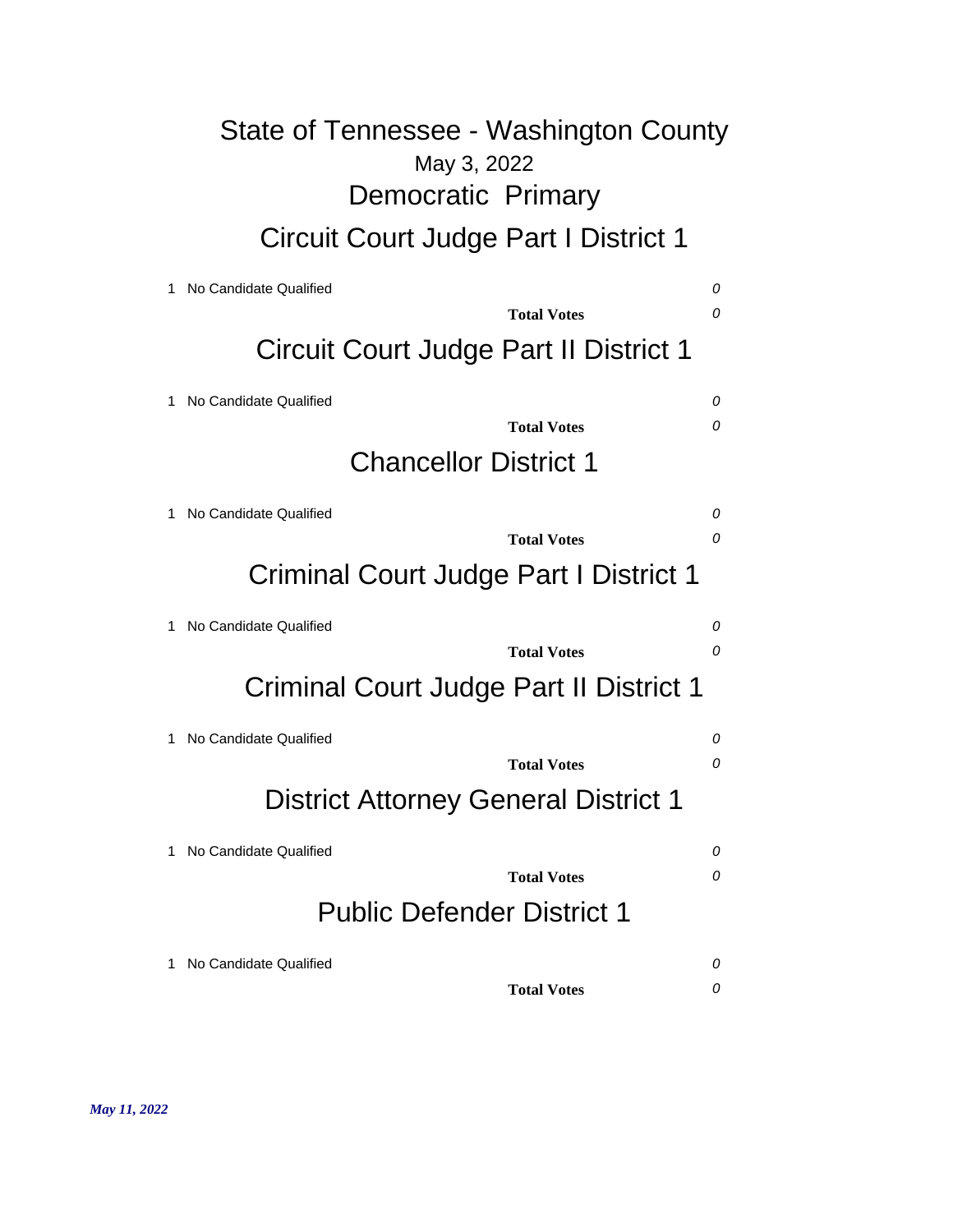# May 3, 2022 State of Tennessee - Washington County Republican Primary County Mayor

| 1<br>2 | Joe Grandy<br>Robert H. (Robbie) Tester |                                       | 6,424<br>5.947 |
|--------|-----------------------------------------|---------------------------------------|----------------|
|        |                                         | <b>Total Votes</b>                    | 12,371         |
|        |                                         | <b>County Commissioner District 1</b> |                |
| 1      | <b>Isaac Moore</b>                      |                                       | 413            |
| 2      | <b>Richard Tucker</b>                   |                                       | 559            |
|        |                                         | <b>Total Votes</b>                    | 972            |
|        |                                         | <b>County Commissioner District 2</b> |                |
| 1      | Jason Day                               |                                       | 471            |
| 2      | Marty Johnson                           |                                       | 687            |
|        |                                         | <b>Total Votes</b>                    | 1,158          |
|        |                                         | <b>County Commissioner District 3</b> |                |
| 1      | Jerome K Fitzgerald                     |                                       | 1,043          |
|        |                                         | <b>Total Votes</b>                    | 1,043          |
|        |                                         | <b>County Commissioner District 4</b> |                |
| 1      | Josh Edens                              |                                       | 541            |
| 2      | <b>Todd Hensley</b>                     |                                       | 520            |
|        |                                         | <b>Total Votes</b>                    | 1,061          |
|        |                                         | <b>County Commissioner District 5</b> |                |
| 1      | <b>Bryan Davenport</b>                  |                                       | 616            |
|        |                                         | <b>Total Votes</b>                    | 616            |
|        |                                         | <b>County Commissioner District 6</b> |                |
| 1      | <b>Greg Matherly</b>                    |                                       | 586            |
|        |                                         | <b>Total Votes</b>                    | 586            |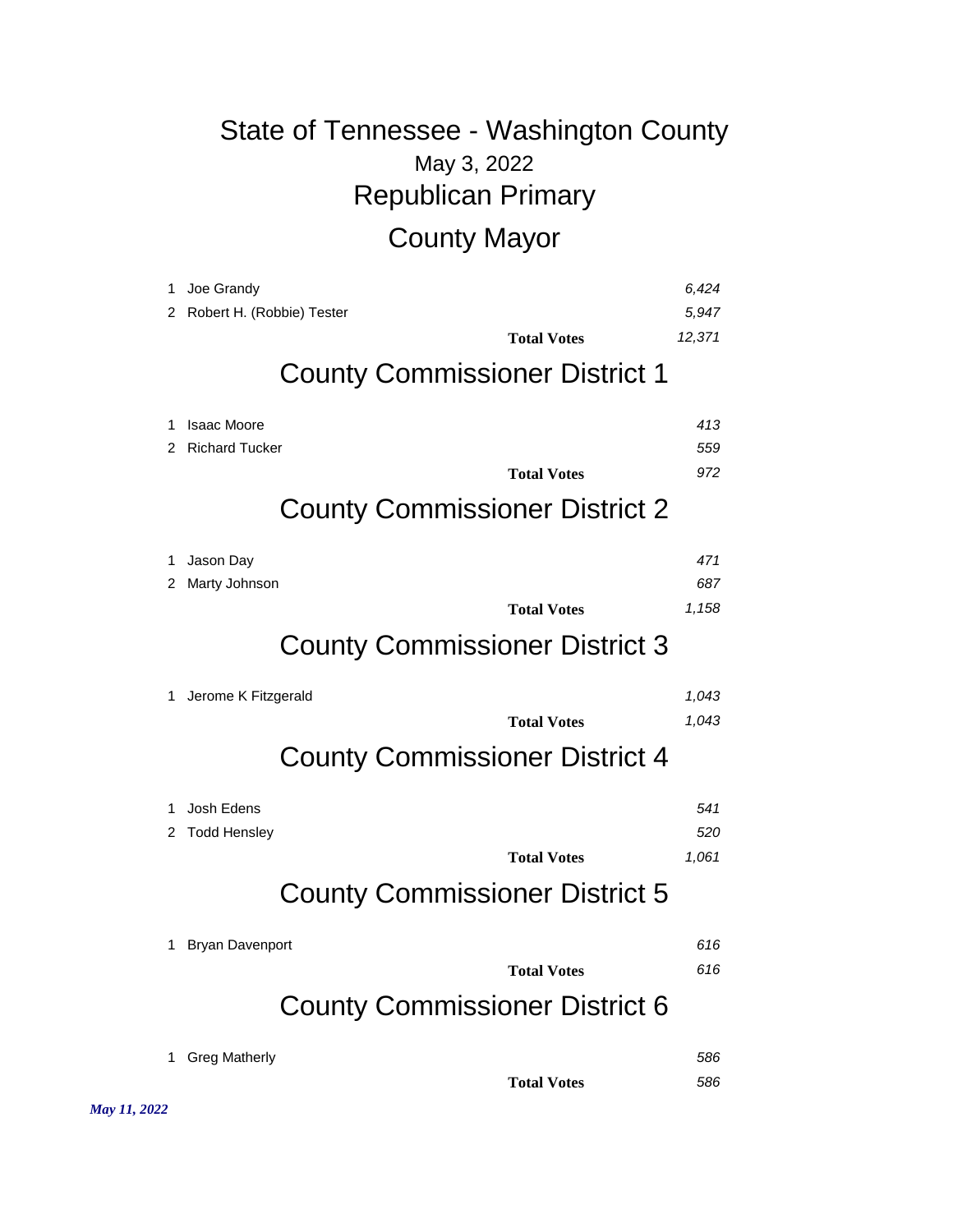# May 3, 2022 State of Tennessee - Washington County Republican Primary County Commissioner District 7

| 1 | <b>Larry England</b>                   | 866 |
|---|----------------------------------------|-----|
|   | <b>Total Votes</b>                     | 866 |
|   | <b>County Commissioner District 8</b>  |     |
| 1 | <b>Freddie Malone</b>                  | 545 |
|   | <b>Total Votes</b>                     | 545 |
|   | <b>County Commissioner District 9</b>  |     |
| 1 | <b>Suzy Williams</b>                   | 315 |
|   | <b>Total Votes</b>                     | 315 |
|   | <b>County Commissioner District 10</b> |     |
| 1 | David Tomita                           | 278 |
|   | <b>Total Votes</b>                     | 278 |
|   | <b>County Commissioner District 11</b> |     |
| 1 | No Candidate Qualified                 | 0   |
|   | <b>Total Votes</b>                     | 0   |
|   | <b>County Commissioner District 12</b> |     |
| 1 | Larry N. Grogan                        | 129 |
| 2 | Lewis Wexler Jr.                       | 355 |
|   | <b>Total Votes</b>                     | 484 |
|   | <b>County Commissioner District 13</b> |     |
| 1 | Kenneth "Kenny" Huffine                | 395 |
|   | <b>Total Votes</b>                     | 395 |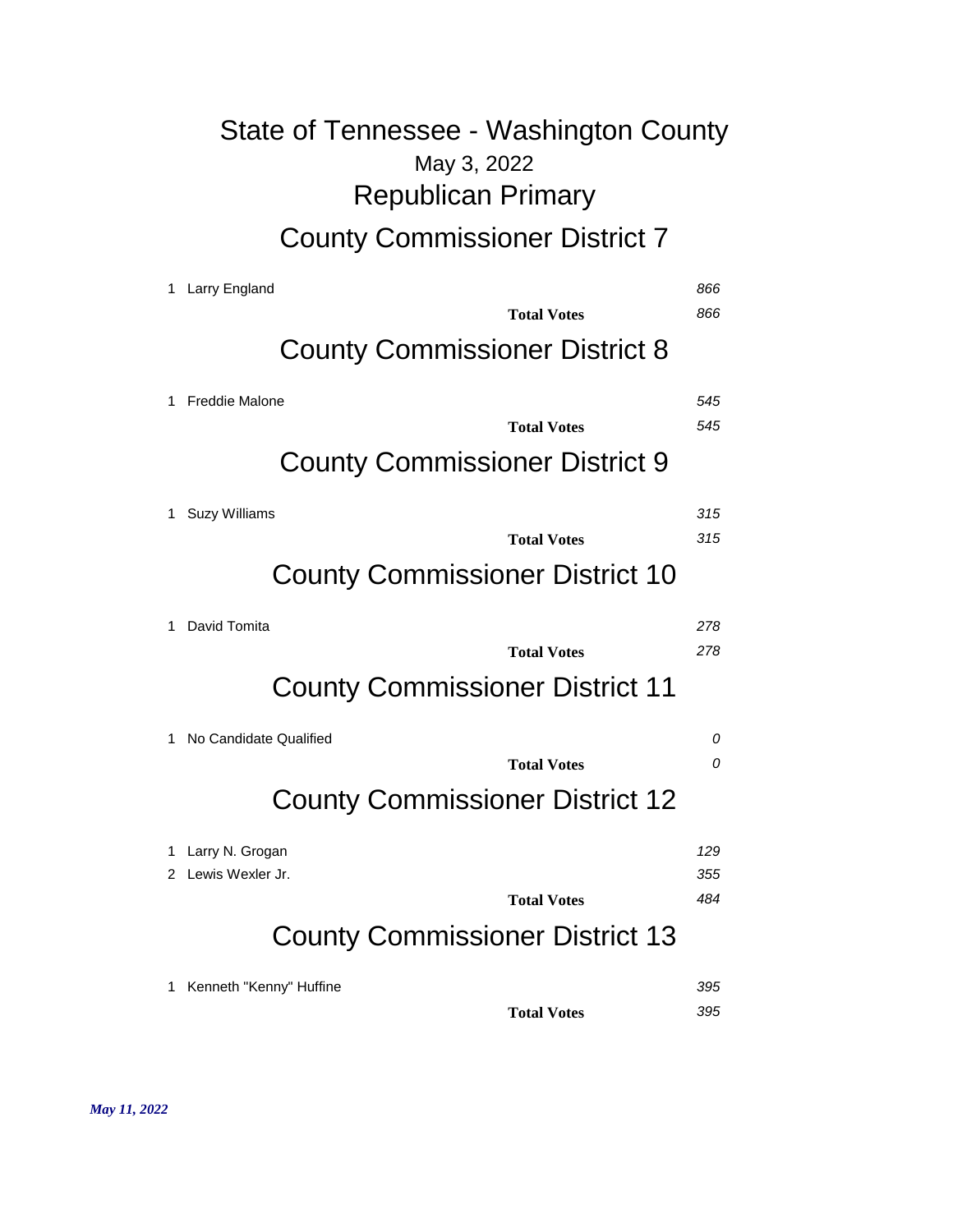## May 3, 2022 State of Tennessee - Washington County Republican Primary County Commissioner District 14

1 Jim Wheeler *637* **Total Votes** *637* County Commissioner District 15 1 Ben Carder *968* 2 Mark Rice *413* **Total Votes** *1,381* County Trustee 1 Rick Storey *10,374* **Total Votes** *10,374* General Sessions Judge Part I 1 Todd Hull *3,544* 2 Robert G. Lincoln *6,984* **Total Votes** *10,528* General Sessions Judge Part II 1 Janet Vest Hardin *6,716* 2 Joshua P. Sutherland, III *3,678* **Total Votes** *10,394* General Sessions Judge Part III

|                      | <b>Total Votes</b> | 11.585 |
|----------------------|--------------------|--------|
| 3 Stephanie Sherwood |                    | 2.839  |
| 2 Michael Rasnake    |                    | 3,263  |
| 1 Johnathan A. Minga |                    | 5,483  |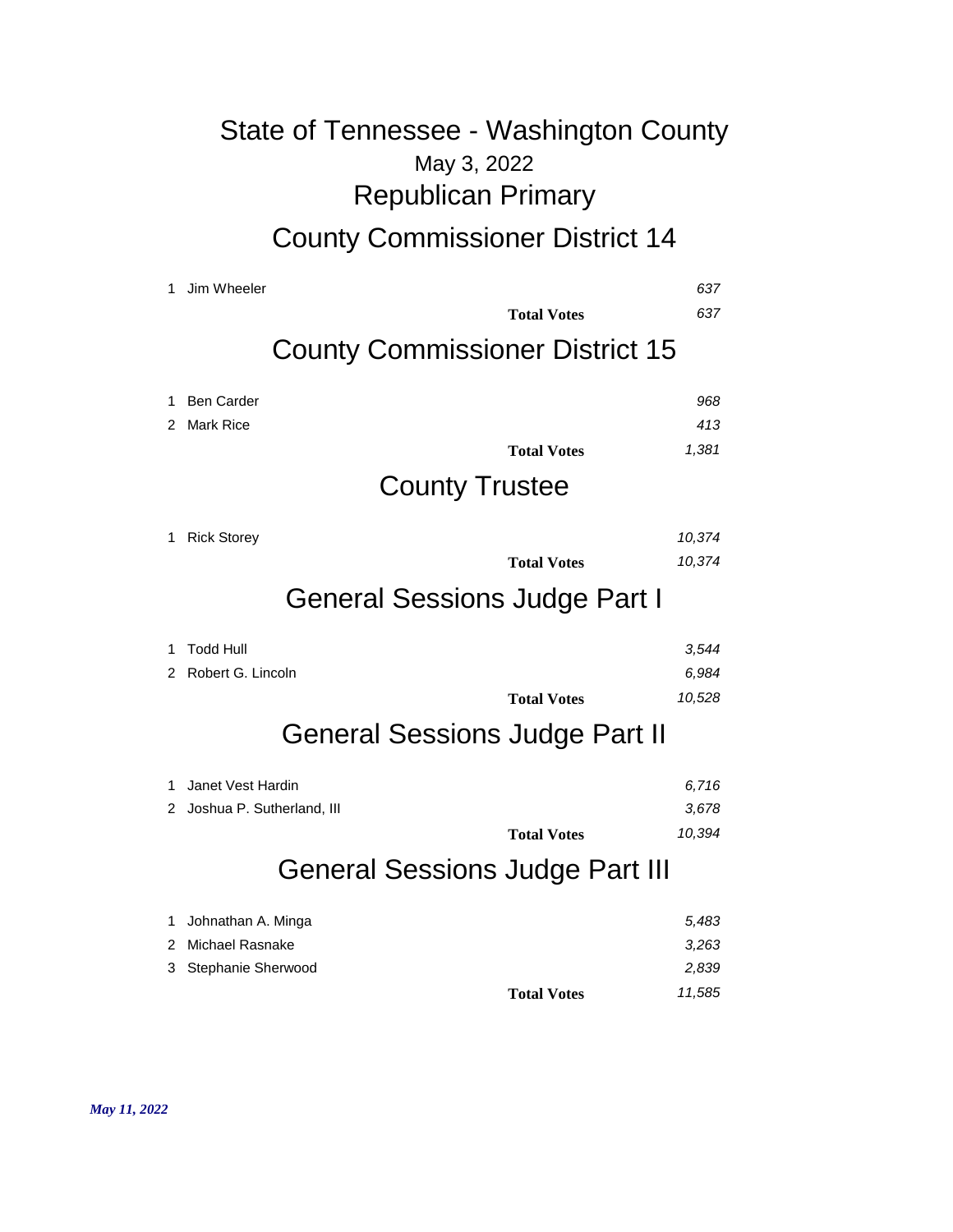## May 3, 2022 State of Tennessee - Washington County Republican Primary **Sheriff**

| 1<br>2 | Leighta Laitinen<br>Keith Sexton        |                    | 2,288<br>8,815 |  |
|--------|-----------------------------------------|--------------------|----------------|--|
| 3      | Michael Templeton                       |                    | 1,399          |  |
|        |                                         | <b>Total Votes</b> | 12,502         |  |
|        | <b>Circuit Court Clerk</b>              |                    |                |  |
| 1      | <b>Brenda Downes</b>                    |                    | 9,449          |  |
|        |                                         | <b>Total Votes</b> | 9.449          |  |
|        | <b>County Clerk</b>                     |                    |                |  |
| 1      | Danny Edens                             |                    | 2,874          |  |
| 2      | <b>Cheryl Storey</b>                    |                    | 8,889          |  |
|        |                                         | <b>Total Votes</b> | 11,763         |  |
|        | <b>Register of Deeds</b>                |                    |                |  |
| 1      | Teresa H. Bowman                        |                    | 9,957          |  |
|        |                                         | <b>Total Votes</b> | 9,957          |  |
|        | <b>School Board Member - District 1</b> |                    |                |  |
| 1      | Kerrie Aistrop                          |                    | 1,410          |  |
| 2      | Annette Buchanan                        |                    | 1,656          |  |
| 3      | Cody Day                                |                    | 1,598          |  |
| 4      | <b>Keith Ervin</b>                      |                    | 1,628          |  |
| 5      | <b>Vince Walters</b>                    |                    | 1,724          |  |
|        |                                         | <b>Total Votes</b> | 8,016          |  |
|        | <b>School Board Member - District 3</b> |                    |                |  |

| 1 David Hammond<br>2 Gregg Huddlestone |                    | 1.892<br>1.547 |
|----------------------------------------|--------------------|----------------|
|                                        | <b>Total Votes</b> | 3,439          |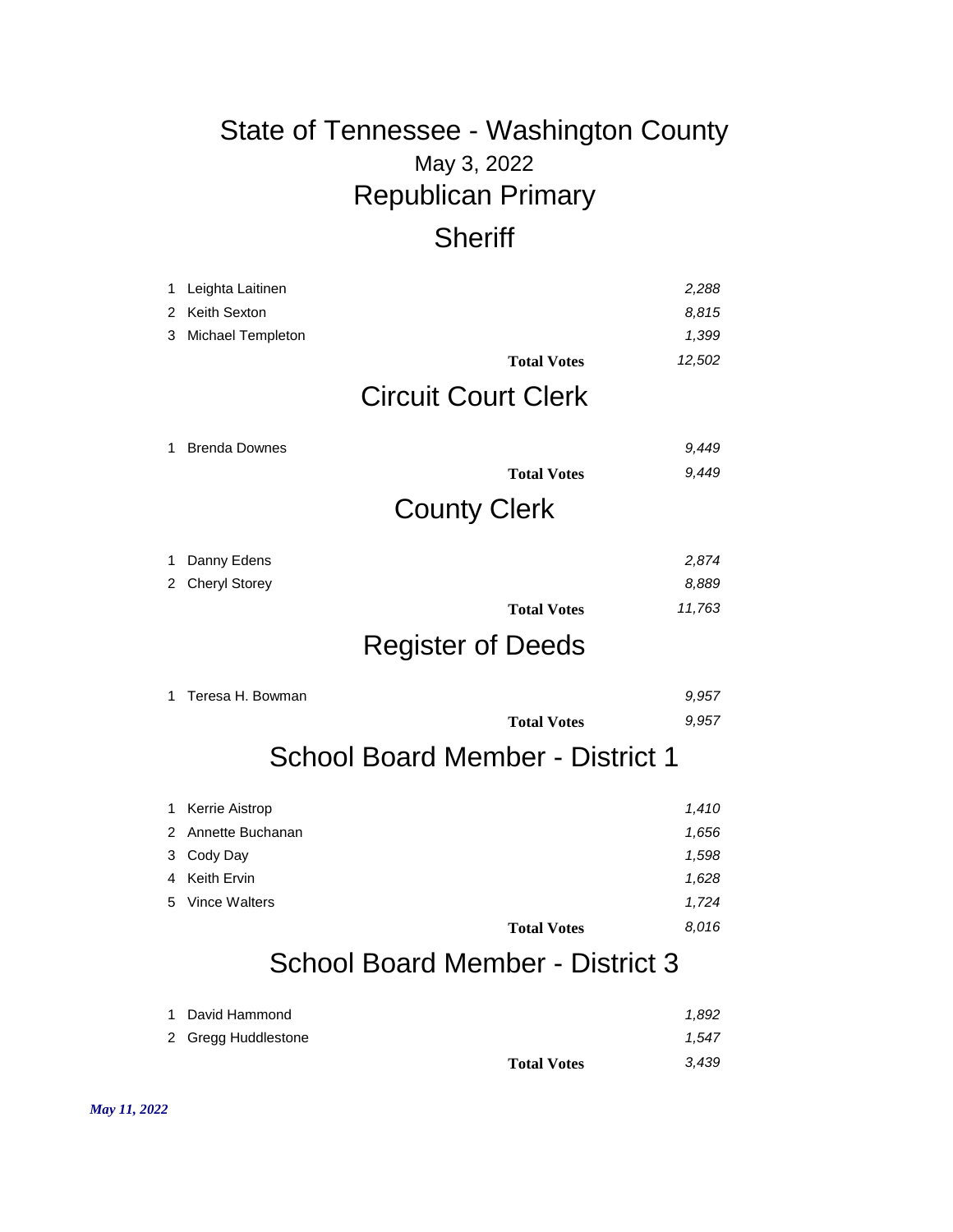## May 3, 2022 State of Tennessee - Washington County Republican Primary Constable District 1

1 Andy Register *2,384*

**Total Votes** *2,384*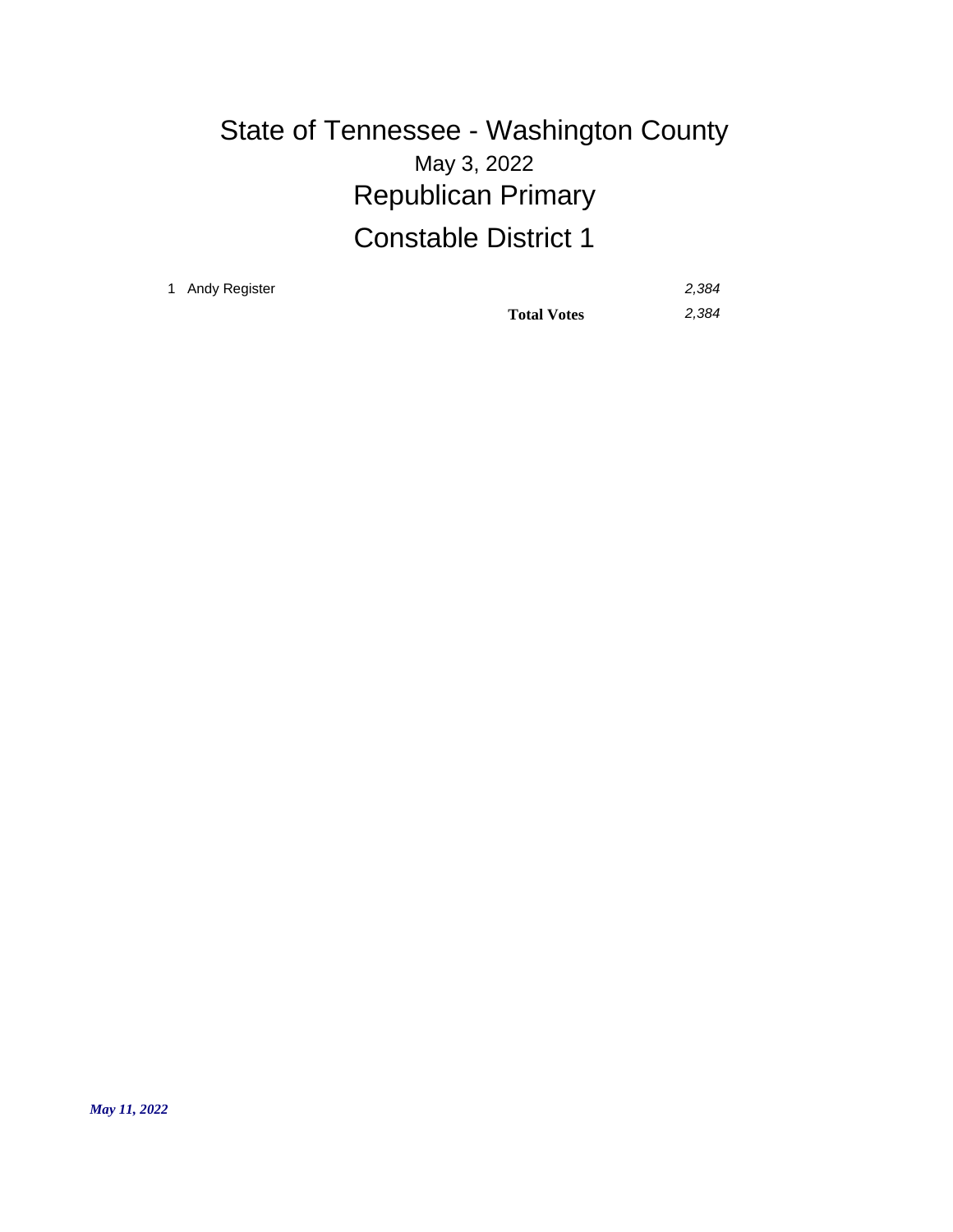# May 3, 2022 State of Tennessee - Washington County Democratic Primary County Mayor

| 1 | No Candidate Qualified                | 0        |
|---|---------------------------------------|----------|
|   | Total Votes                           | $\Omega$ |
|   | <b>County Commissioner District 1</b> |          |
| 1 | No Candidate Qualified                | 0        |
|   | <b>Total Votes</b>                    | 0        |
|   | <b>County Commissioner District 2</b> |          |
|   | No Candidate Qualified                | 0        |
|   | <b>Total Votes</b>                    | 0        |
|   | <b>County Commissioner District 3</b> |          |
| 1 | No Candidate Qualified                | 0        |
|   | <b>Total Votes</b>                    | $\Omega$ |
|   | <b>County Commissioner District 4</b> |          |
|   | No Candidate Qualified                | 0        |
|   | <b>Total Votes</b>                    | 0        |
|   | <b>County Commissioner District 5</b> |          |
|   | No Candidate Qualified                | 0        |
|   | <b>Total Votes</b>                    | 0        |
|   | <b>County Commissioner District 6</b> |          |
|   | No Candidate Qualified                | 0        |
|   | <b>Total Votes</b>                    | 0        |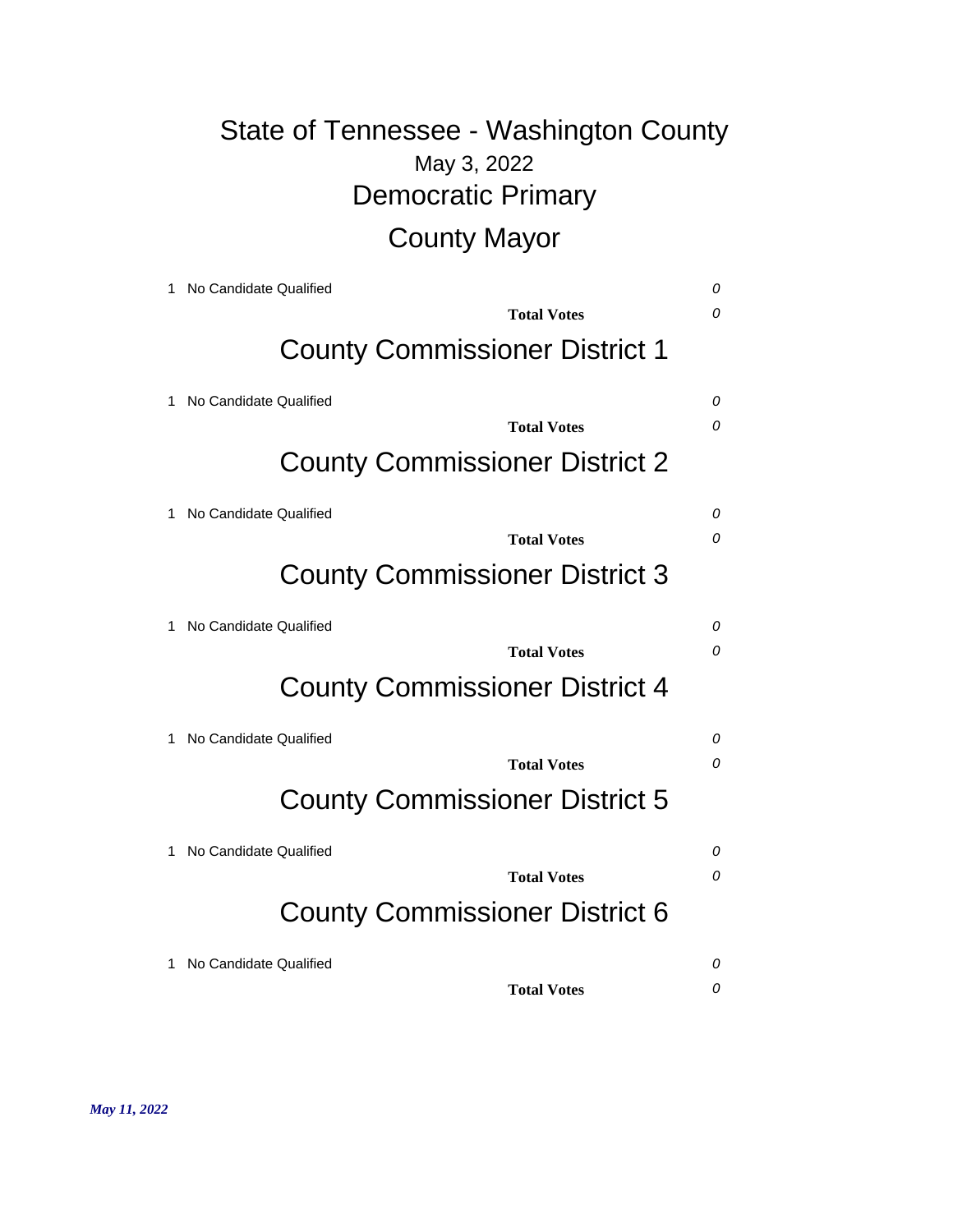# May 3, 2022 State of Tennessee - Washington County Democratic Primary County Commissioner District 7

|   | No Candidate Qualified                 | 0  |
|---|----------------------------------------|----|
|   | <b>Total Votes</b>                     | 0  |
|   | <b>County Commissioner District 8</b>  |    |
|   | No Candidate Qualified                 | 0  |
|   | <b>Total Votes</b>                     | 0  |
|   | <b>County Commissioner District 9</b>  |    |
| 1 | No Candidate Qualified                 | 0  |
|   | <b>Total Votes</b>                     | 0  |
|   | <b>County Commissioner District 10</b> |    |
| 1 | <b>Ben Putland</b>                     | 10 |
|   | <b>Total Votes</b>                     | 10 |
|   | <b>County Commissioner District 11</b> |    |
| 1 | Jodi Jones                             | 46 |
|   | <b>Total Votes</b>                     | 46 |
|   | <b>County Commissioner District 12</b> |    |
|   | No Candidate Qualified                 | 0  |
|   | <b>Total Votes</b>                     | 0  |
|   | <b>County Commissioner District 13</b> |    |
| 1 | No Candidate Qualified                 | 0  |
|   | <b>Total Votes</b>                     | 0  |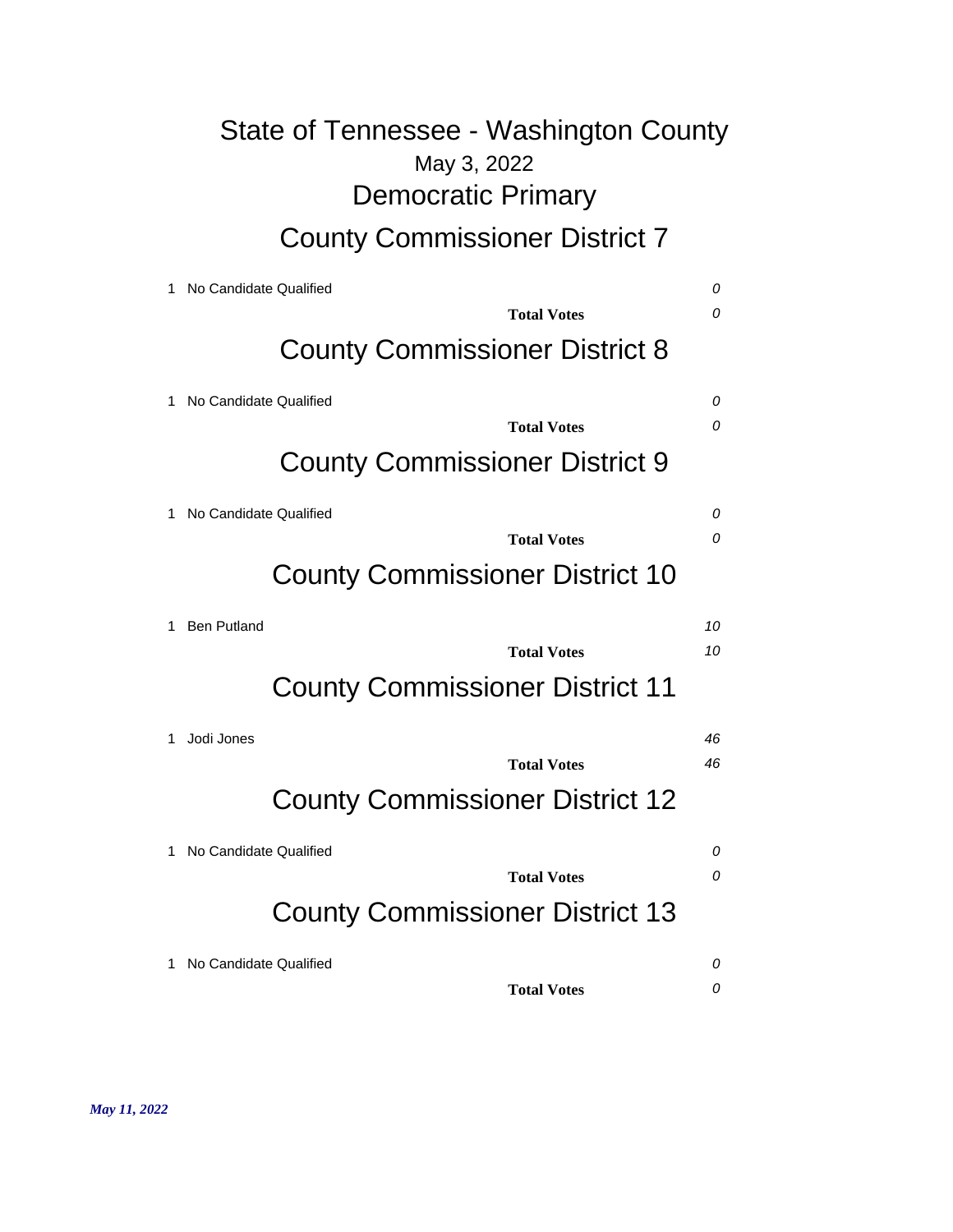# May 3, 2022 State of Tennessee - Washington County Democratic Primary

## County Commissioner District 14

| 1 | No Candidate Qualified                 | 0 |  |
|---|----------------------------------------|---|--|
|   | <b>Total Votes</b>                     | 0 |  |
|   | <b>County Commissioner District 15</b> |   |  |
| 1 | No Candidate Qualified                 | 0 |  |
|   | <b>Total Votes</b>                     | 0 |  |
|   | <b>County Trustee</b>                  |   |  |
| 1 | No Candidate Qualified                 | 0 |  |
|   | <b>Total Votes</b>                     | 0 |  |
|   | General Sessions Judge Part I          |   |  |
| 1 | No Candidate Qualified                 | 0 |  |
|   | <b>Total Votes</b>                     | 0 |  |
|   | <b>General Sessions Judge Part II</b>  |   |  |
| 1 | No Candidate Qualified                 | 0 |  |
|   | <b>Total Votes</b>                     | 0 |  |
|   | <b>General Sessions Judge Part III</b> |   |  |
| 1 | No Candidate Qualified                 | 0 |  |
|   | <b>Total Votes</b>                     | 0 |  |
|   | <b>Sheriff</b>                         |   |  |
| 1 | No Candidate Qualified                 | 0 |  |
|   | <b>Total Votes</b>                     | 0 |  |